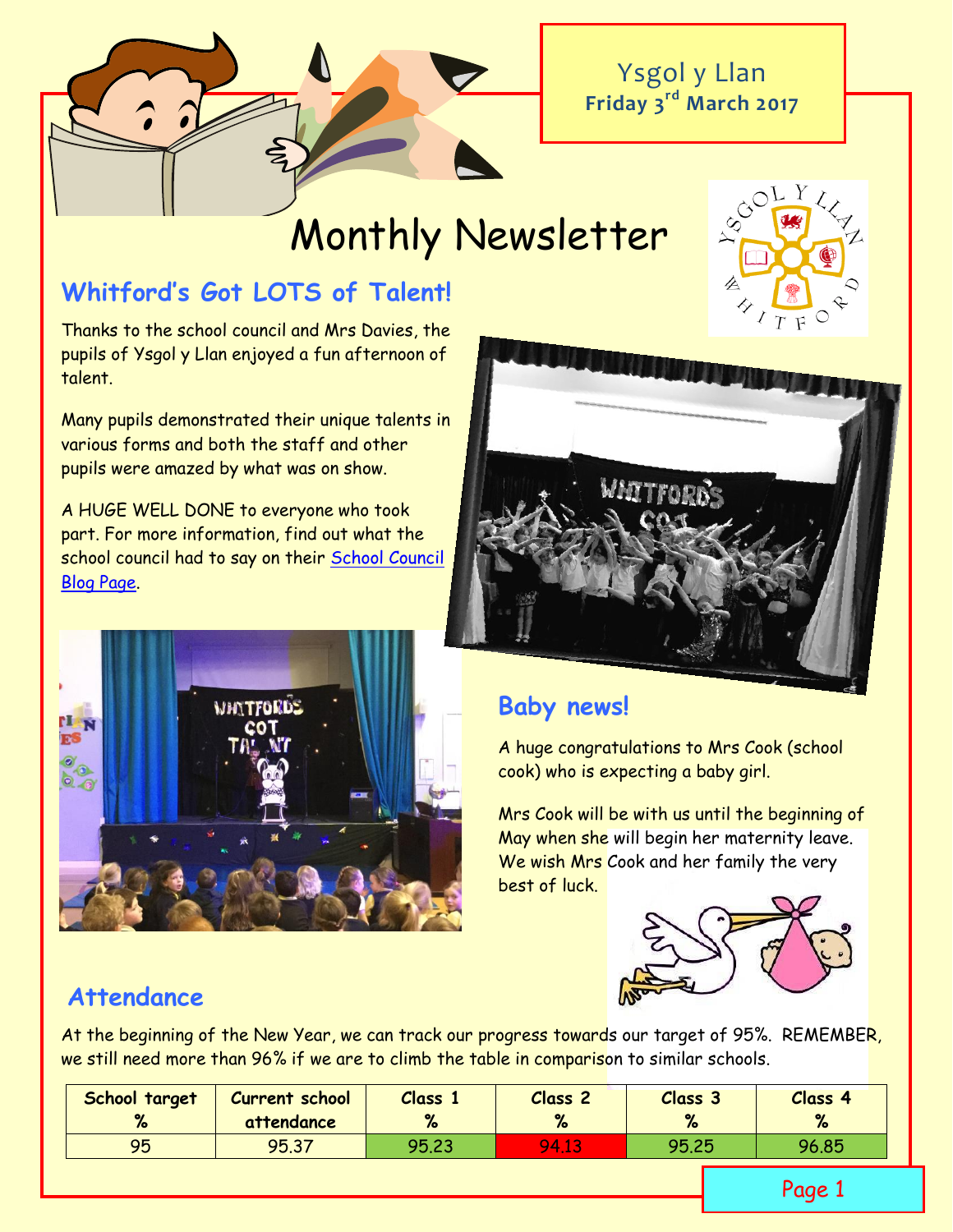Ysgol y Llan Newsletter Page 2

# **School Eisteddfod**

The school was a sea of red, white and green for St. David's day at our school Eisteddfod.

The children all took part in a variety of songs and recitations. Both groups and individuals performed, including a selection of musicians. We invited special judges on the day including Mr Rushforth (Violin teacher) and they were very impressed with the standard.

Many children received certificates for  $1<sup>st</sup>$ , 2<sup>nd</sup>, & 3<sup>rd</sup> in all competitions, including handwriting and art competitions.

Good luck to those pupils going on to compete in the area Eisteddfod on Saturday 11<sup>th</sup> March.



# **Parent's Evening**

Parent's evening will be taking place on Wednesday 8<sup>th</sup> March 2017. There is only a short allocation of time to see the class teacher. If you would like a longer session, please make arrangements for this. We look forward to seeing you all on this night.

# **Welsh National Tests**

Children in Years 2 – 6 will be taking the Welsh National Tests in May. Teachers will be looking at areas to work on leading up to these tests. If you want to know how you can help at home, please see your class teacher.

We have example test papers on our school website and some classes may send home example questions during the term. In the meantime, any additional work at home on times tables, measure, time & money – some of the maths skills that could done at home or when out and about will of course help your child.



# **Comic Relief**



On Friday 24<sup>th</sup> March, we will once again be doing our bit to support Comic Relief. Children may come to school dressed in red for £1 donations towards Comic Relief.

Families are invited to bake a cake at home (Red Nose theme) and enter it into a competition for £1. The winner will receive a small prize and all proceeds will go towards Comic Relief.

Cakes will now be SOLD in school at the end of the day (Mother's Secret Shop).

# **World Book Day success!**

'WE ALL LOVE READING' was the message that came across during World Book Day at Ysgol y Llan.

The children all showed up in brilliant outfits and the importance of reading was spread throughout the school. Years 3 – 6 even worked with Mr Blakesley, looking at his new book and composing a class poem.